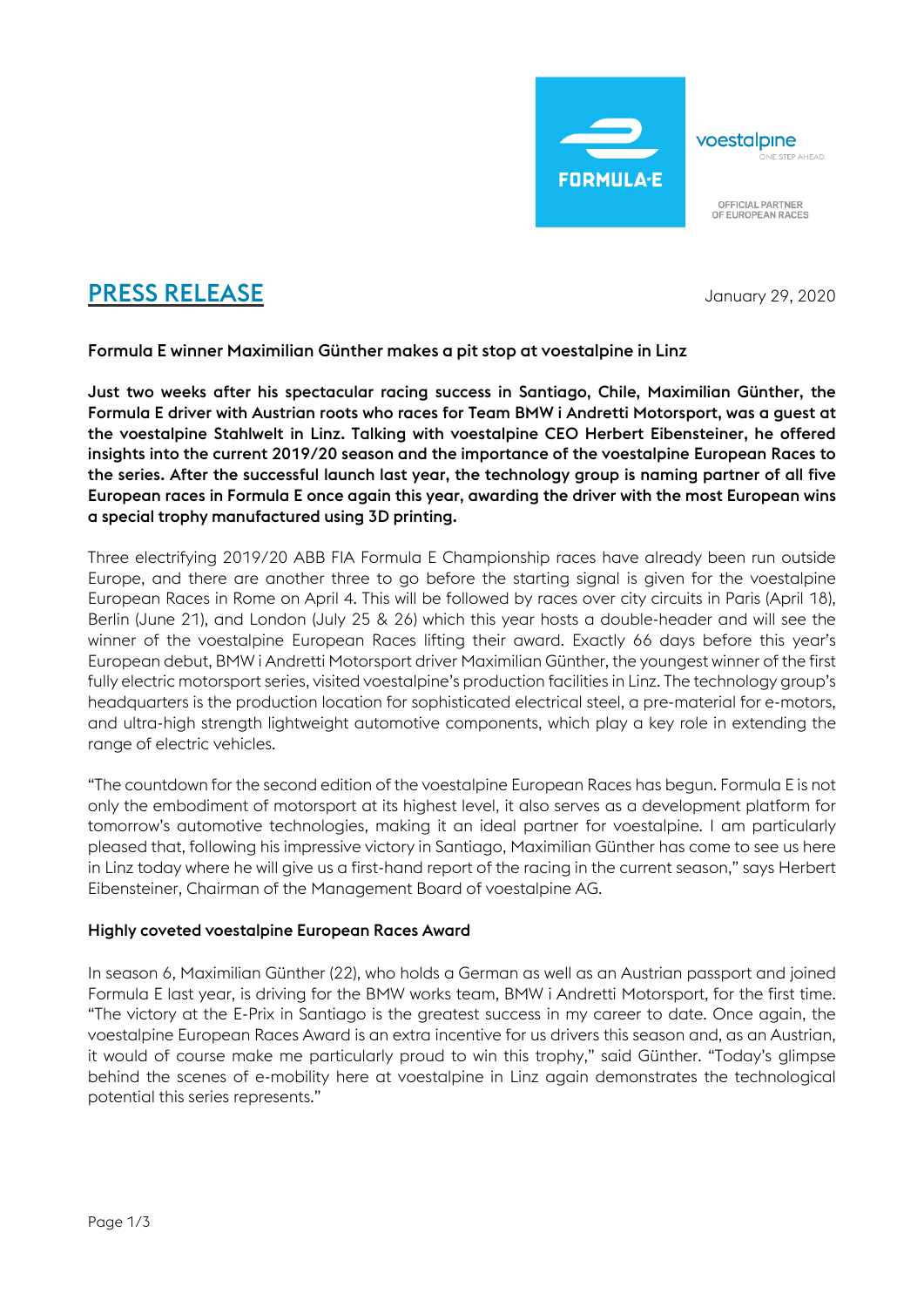

## Premium automotive manufacturers on board

With new entrants TAG Heuer Porsche and Mercedes-Benz EQ, this season features 12 teams and 24 drivers, constituting the largest field of starters in this fully electric race series to date. For the first time in the history of motorsport, all the four major German premium automotive marques—Mercedes-Benz, BMW, Audi, and Porsche—will be competing against one another. "The presence of our most important premium automotive customers in Formula E indicates the relevance of this series to the entire industry. As a leading automotive supplier, Formula E offers us the opportunity to demonstrate our comprehensive e-mobility expertise and to further advance technological exchange in this growing market," explains Eibensteiner.

After three races with three different winners, Stoffel Vandoorne (Mercedes-Benz EQ) currently leads the driver rankings in the current season with 38 points. Alexander Sims (BMW i Andretti Motorsport, 35 points) and Sam Bird (Envision Virgin Racing, 28 points) take the second and the third place. With his victory in Chile, Maximilian Günther (25 points) has now climbed up to fourth place.

- end -

#### E-mobility as an area of international growth for voestalpine

voestalpine generates about 50% of its Group revenue of EUR 13.6 billion in the mobility market of the future, where electromobility will have an ever more important role to play. Already, the Group supplies sophisticated electrical steel strip as a pre-material as well as components for even more efficient e-motors. The Group also supplies extremely lightweight and secure components for battery housings. Furthermore, the Group is already producing ultra-high strength, lightweight automotive components—important work that helps to extend the range of electric vehicles.

## voestalpine and Formula E

In 2019/20, the partnership of voestalpine, the Austrian technology group, with the ABB FIA Formula E Championship will enter its second season; the venture was initially conceived for a two-year term. The company lends its name to all of the European races and presents them as the "voestalpine European Races." The new challenge begins on April 4 in Rome, followed by stops in Paris (April 18) and Berlin (June 21). The last European races will be a double-header in London on July 25 and 26, simultaneously marking the end of the entire championship. The driver with the most victories in all European races and thus the winner of the voestalpine European Races Award will lift the trophy produced by voestalpine using 3D printing technology. Jean-Eric Vergne (DS TECHEETAH) won the first of the voestalpine European Races Awards last season.

More information, videos, and images about voestalpine's involvement in Formula E are available at: [https://www.voestalpine.com/formulaemedia](https://alexandraschieren.us14.list-manage.com/track/click?u=e87d2c5280ca6d6cb2e6be022&id=a6de129e75&e=d37470c980)